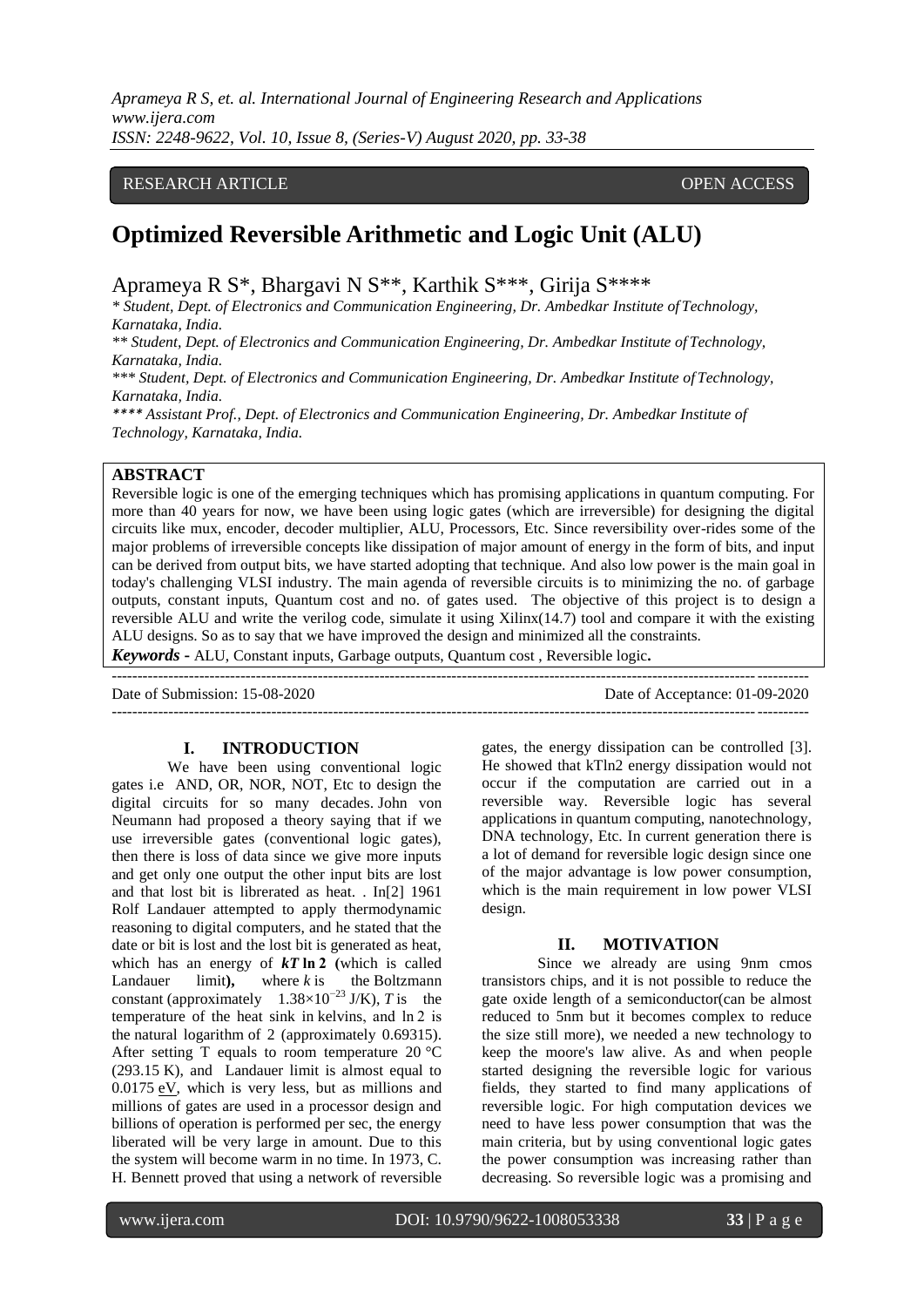*Aprameya R S, et. al. International Journal of Engineering Research and Applications www.ijera.com ISSN: 2248-9622, Vol. 10, Issue 8, (Series-V) August 2020, pp. 33-38*

pre-eminent technology we started designing reversible logic circuits. And it has also been said that reversible logic will be used in future generation for Quantum computing, and for complex calculations.

# **III. BASIC DEFINITIONS**

#### **1. GARBAGE OUTPUTS**

Some of the output remains unused to maintain bijective mapping between inputs and outputs in a circuit. These unused outputs are termed as Garbage Outputs.

#### **2. QUANTUM COST**

The operations of a reversible gate is directed by several quantum operations which is constituted with elementary quantum gates. The Quantum Cost (*QC*) is equal to the total number of elementary used to realize a reversible circuit.

#### **3. GATE COUNT**

The total number of basic reversible gates required to realize a circuit is its Gate Count.

#### **4. CONSTANT INPUTS**

For some operation to be performed we need to make one or more inputs as logical 0 or 1, so as to get the desired outputs. The number of constant inputs needs to be reduced.

#### **IV. BASIC REVERSIBLE GATES**

Reversible logic gates are the gates which have same number of inputs and outputs(n\*n) which has one to one mapping. This is the main difference between conventional logical gates(AND, OR, NOR, Etc) and reversible logic gates. This helps to determine the inputs uniquely from the outputs. And there are some set of rules which needs to be followed while designing the reversible circuits. They are ;

- $\triangleright$  Fan-out is not permitted.
- $\triangleright$  Loops or feedbacks are not permitted.
- $\triangleright$  Garbage outputs must be minimum
- $\triangleright$  Minimum delay
- Minimum quantum cost.
- > Minimum constant inputs.
- **1. Feynman Gate (Cnot gate)**



The Reversible 2\*2 gate with Quantum Cost of 1 having mapping input  $(A, B)$  to output  $(P = A,$  $Q = A \bigoplus B$ ) is as shown in the Fig. 1.

**2. Toffoli Gate**



The Reversible 3\*3 gate with three inputs and three outputs. The inputs (A, B, C) mapped to the outputs (P=A, Q=B, R=A&B $\bigoplus$ C) is as shown in the Fig. 2.

**3. NOT Gate** 



This is a 1\*1 gate having 1 to 1 mapping. The input A is mapped to  $P = \sim A$  is as shown in the Fig. 2.

#### **4. Fredkin Gate**



This is a  $3*3$  gate, the input  $(A, B, C)$  is mapped to output (P=A, Q A'B $\bigoplus$ AC, R=A'C $\bigoplus$ AB) as shown in Fig. 4.



This is a  $3*3$  gate, the input  $(A, B, C)$  is mapped to output (P=A, Q A $\oplus$ B, R=AB $\oplus$ C) as shown in Fig. 5.

#### **V. COMPARATIVE STUDY**

There are many reversible gates which are given in the table 2.31, which contains the comparison is in terms of no. of input, output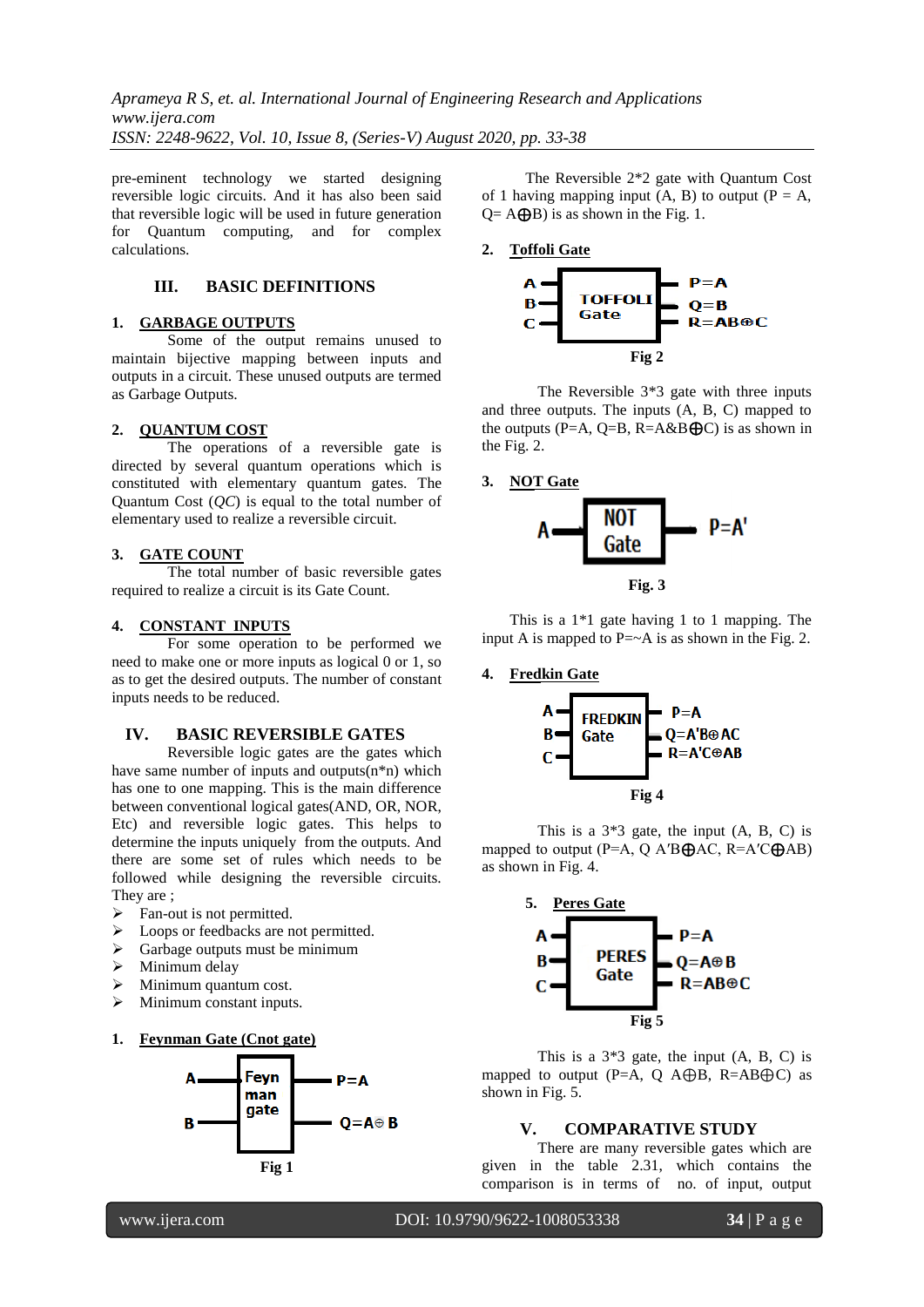vectors, and there respective Quantum cost. Every gate is unique in there own way, each gate has the capability to perform more than one logical operation by making some changes in the input i.e by making some inputs as logic 1 / logic 0.

| Table 1: Basic reversible gates |                      |       |  |  |  |
|---------------------------------|----------------------|-------|--|--|--|
| <b>REVERSIBL</b>                | <b>QUANT</b>         | TY    |  |  |  |
| <b>E GATES</b>                  | <b>UM COST</b><br>PE |       |  |  |  |
|                                 |                      |       |  |  |  |
| Feynman Gate                    | 1                    | $1*1$ |  |  |  |
| Fredkin Gate                    | 5                    | $3*3$ |  |  |  |
| Toffoli                         | 5                    | $3*3$ |  |  |  |
| Gate[4]                         |                      |       |  |  |  |
| New Gate                        | 7                    | $3*3$ |  |  |  |
| Peres Gate[5]                   | 4                    | $3*3$ |  |  |  |
| <b>COG</b> Gate                 | 4                    | $3*3$ |  |  |  |
| Feynman                         | $\overline{c}$       | $3*3$ |  |  |  |
| Double Gate                     |                      |       |  |  |  |
| <b>NFT</b> Gate                 | 5                    | $3*3$ |  |  |  |
| <b>URG</b> Gate                 | 5                    | $3*3$ |  |  |  |
| TR Gate                         | 6                    | $3*3$ |  |  |  |
| <b>HNG</b> Gate                 | 6                    | 4*4   |  |  |  |
| <b>PEAG</b> Gate                | 6                    | $4*4$ |  |  |  |
| <b>MRG</b> Gate                 | 6                    | $4*4$ |  |  |  |
| TSG gate                        | 14                   | $4*4$ |  |  |  |
| <b>MKG</b> Gate                 | 13                   | $4*4$ |  |  |  |
| FTGA Gate                       | 8                    | $5*5$ |  |  |  |

# **VI. APPROACHES FOR DESIGNING AN ALU**

There are 3 main approaches for designing an reversible ALU. They are;

### **1. DESIGN USING MUX**



As we can see in the Fig.6, first we design the Arithmetic unit(AU), and then Logical Unit(LU), and then with use of MUX we integrate the whole circuit [8]. Here MUX is used to select the operation to be performed whether arithmetic or logical operation, If we increase the no. of operation units then we also have to increase from 2:1 mux to 4:1 or 8:1, and so on. So the complexity and quantum cost also increases drastically.

#### **2. DESIGN USING CONTROL UNIT**



As we can see in Fig. 7 that control Unit is used to design an ALU [9]. According to the select lines given to the control unit the specific operation is selected and performed.

# **3. SINGLE DESIGN**



As we can see in Fig. 8 the arithmetic and logical operation which needs to be performed in a single design [10], and the operation which needs to be performed is selected using the select lines. As the number of operations increases the no. of select lines also must be increased, so the design complexity increases.

#### **VII. PROPOSED DESIGN**

We have taken the second approach, using CU. Here we have designed a main block that is control unit, where all the operations are performed and are selected using select lines given to it. An adder is cascaded in front of cu in-order to perform extra addition operations.

Here we have used 3 CNOT, 2 MFRG and 2 PERES gates to design the control unit, and an extra HNG gate to act as an adder. The CU circuit is shown in fig 9 and the overall ALU circuit is shown in fig 10.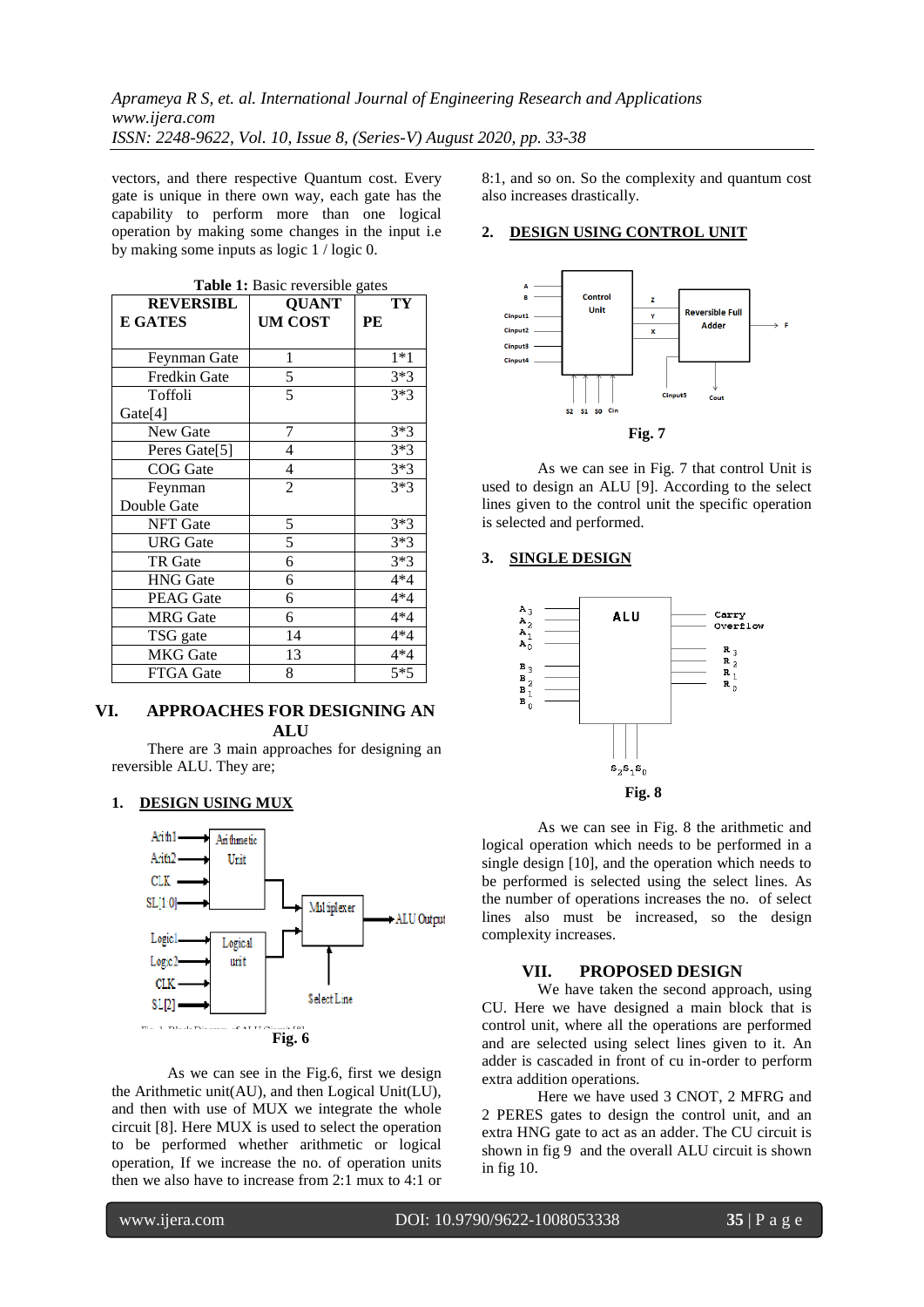*Aprameya R S, et. al. International Journal of Engineering Research and Applications www.ijera.com ISSN: 2248-9622, Vol. 10, Issue 8, (Series-V) August 2020, pp. 33-38*



**Fig. 9** Control unit block

The output which propagates from cu block, which are X,Y and Z are given as inputs to the HNG gate to perform addition operations and according to the select lines given to the control unit the specific operation is selected and performed.



**Fig. 10** of ALU design using Control Unit

The quantum cost, constant inputs, and garbage outputs are given in the comparison section. The truth table indicating all the operations performed by the ALU using Control Unit is shown in the table 2.

| Table 2 operations being performed |  |  |
|------------------------------------|--|--|
|------------------------------------|--|--|

| $\frac{S}{2}$           | S<br>ı                  | S<br>0         | Cin                     | Ope<br>rati<br>ons | <b>Function</b>            |
|-------------------------|-------------------------|----------------|-------------------------|--------------------|----------------------------|
| 0                       | 0                       | 0              | 0                       | A                  | <b>Transfer A</b>          |
| 0                       | 0                       | 0              | 1                       | $A+1$              | <b>Increment A</b>         |
| $\overline{\mathbf{0}}$ | $\overline{\mathbf{0}}$ | 1              | $\overline{\mathbf{o}}$ | $A + \overline{B}$ | Addition                   |
| 0                       | Ō                       | 1              | 1                       | $A + B$<br>$+1$    | Add with<br>Carry          |
| 0                       | 1                       | $\overline{0}$ | 0                       | $A-B$<br>$-1$      | Subtraction<br>with Borrow |
| 0                       | 1                       | 0              | 1                       | $A-B$              | Subtraction                |
| 0                       | 1                       | 1              | $\overline{0}$          | $A-1$              | Decrement                  |
| 0                       | 1                       | 1              | 1                       | A                  | <b>Transfer A</b>          |
| 1                       | 0                       | 0              | x                       | $A$ $B$            | <b>OR</b>                  |
| 1                       | 0                       | 0              | x                       | $A^{\wedge}B$      | <b>XOR</b>                 |
| 1                       | 0                       | 1              | $\overline{\mathbf{x}}$ | A&B                | <b>AND</b>                 |
| 1                       | 0                       | 1              | $\overline{\mathbf{x}}$ | $\sim$ A           | <b>NOTA</b>                |

# **VIII. SIMULATION AND RTL SCHEMATIC**

The RTL schematic is shown in fig 11, and simulation snap is given in fig 12. As we can see in the RTL schematic, we are able to find out how many gates have been used and which are those. Totally 8 gates have been used.



**Fig. 11**



In the above simulation results of the ALU designed using Control Unit, the yellow marker indicates the results when: **s2=0; s1=0; s0=1;** indicating that the operation **(A+B)** is chosen (according to the table 2) and the inputs given are **a=1; b=0; cin=0;** hence the result obtained is **sum(f)=1; cout=0.** 

# **IX. COMPARISON AND DISCUSSION**

As design [7] has been optimized to the fullest in terms of design, we tried to optimize still more and we were successful. As we can see in the below comparison, garbage output has been reduced by 1 when compared to design [6], number of operations are same compared to both the designs,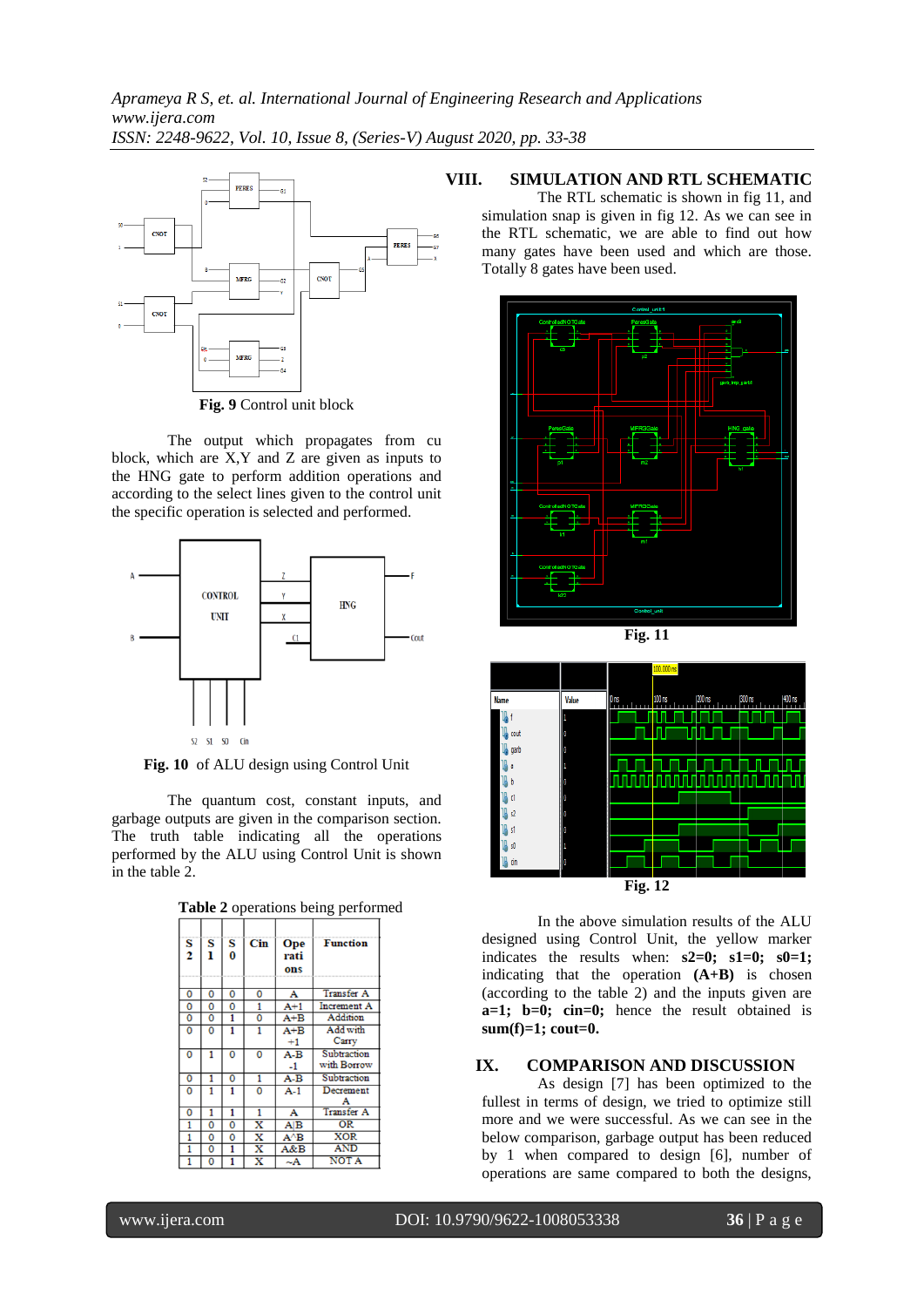but quantum cost has been reduced by 2 when compared to design [6], qc has been reduced and by 1 when compared to design [7] and finally gate count has been reduced by one when compared to design [6].





# **X. CONCLUSION**

The proposed ALU deigns show significant improvement in terms of quantum cost and garbage outputs when compared to the existing counterpart designs. The comparison table is given in fig 13. By looking at the table 13 we can say that our design is better in terms of quantum cost, garbage outputs and also no. of gates used.

### **XI. APPLICATIONS**

There are many applications to reversible logic, this is going to be the future technology. Some of them are,

- Nanocomputing
- Quantum computations
- Laptop/Handheld/Wearable Computers
- Spacecraft
- Implanted Medical Devices.
- Wallet "smart cards".

#### **REFERENCES**

- [1]. J. VON NEUMANN, *THEORY OF SELF-REPRODUCING AUTOMATA*, UNIV. OF ILLINOIS PRESS, 1966.
- [2]. *LANDAUER, R. (JULY 1961). "IRREVERSIBILITY AND HEAT GENERATION IN THE COMPUTING PROCESS". IBM JOURNAL OF RESEARCH AND DEVELOPMENT.*
- [3]. BENNETT C.H., *"LOGICAL REVERSIBILITY OF COMPUTATION"*, IBM J.RESEARCH AND DEVELOPMENT, PP. 525-532, 1973.
- [4]. T. TOFFOLI., REVERSIBLE COMPUTING, TECH MEMO MIT/LCS/TM-151, MIT LAB FOR COMPUTER SCIENCE (1980).
- [5]. A. PERES, REVERSIBLE LOGIC AND QUANTUM COMPUTERS, PHYSICAL REVIEW A, VOL. 32, PP. 3266-3276, 1985.
- [6]. *''DESIGN OF ALU USING REVERSIBLE LOGIC BASED LOW POWER VEDIC MULTIPLIER''*, INTERNATIONAL JOURNAL OF SCIENTIFIC & ENGINEERING RESEARCH, VOLUME 6, ISSUE 2, FEBRUARY-2015 5 ISSN 2229-5518.
- [7]. *"ARITHMETIC & LOGIC UNIT (ALU) DESIGN USING REVERSIBLE CONTROL UNIT"* LANKA VEERABABU AND Y.SUGANDHI NAIDU, M.TECH, INTERNATIONAL JOURNAL & MAGAZINE OF ENGINEERING, TECHNOLOGY, MANAGEMENT AND RESEARCH, MARCH 2017, ISSN 2348-4845.
- [8]. *''DESIGN OF ALU USING REVERSIBLE LOGIC BASED LOW POWER VEDIC MULTIPLIER''*, INTERNATIONAL JOURNAL OF SCIENTIFIC & ENGINEERING RESEARCH, VOLUME 6, ISSUE 2, FEBRUARY-2015 5ISSN 2229-5518.
- [9]. *"ARITHMETIC & LOGIC UNIT (ALU) DESIGN USING REVERSIBLE CONTROL UNIT"* LANKA VEERABABU AND Y.SUGANDHI NAIDU, M.TECH, INTERNATIONAL JOURNAL & MAGAZINE OF ENGINEERING, TECHNOLOGY, MANAGEMENT AND RESEARCH, MARCH 2017, ISSN 2348-4845.
- [10]. *"HIGH FUNCTIONALITY REVERSIBLE ARITHMETIC LOGIC UNIT",* SHAVETA THAKRAL, DIPALI BANSAL, INTERNATIONAL JOURNAL OF ELECTRICAL AND COMPUTER ENGINEERING (IJECE) VOL. 10, NO. 3, JUNE 2020, PP. 2329~2335 ISSN: 2088-8708.
- [11]. A. KAMARAJ, P.MARICHAMY, "*DESIGN AND IMPLEMENTATION OF ARITHMETIC AND LOGICAL UNIT(ALU) USING NOVEL REVERSIBLE GATES IN QCA*" 2017 4TH INTERNATIONAL CONFERENCE ON ADVANCED COMPUTING AND COMMUNICATIONS SYSTEMS PP: 1-8, 2017.